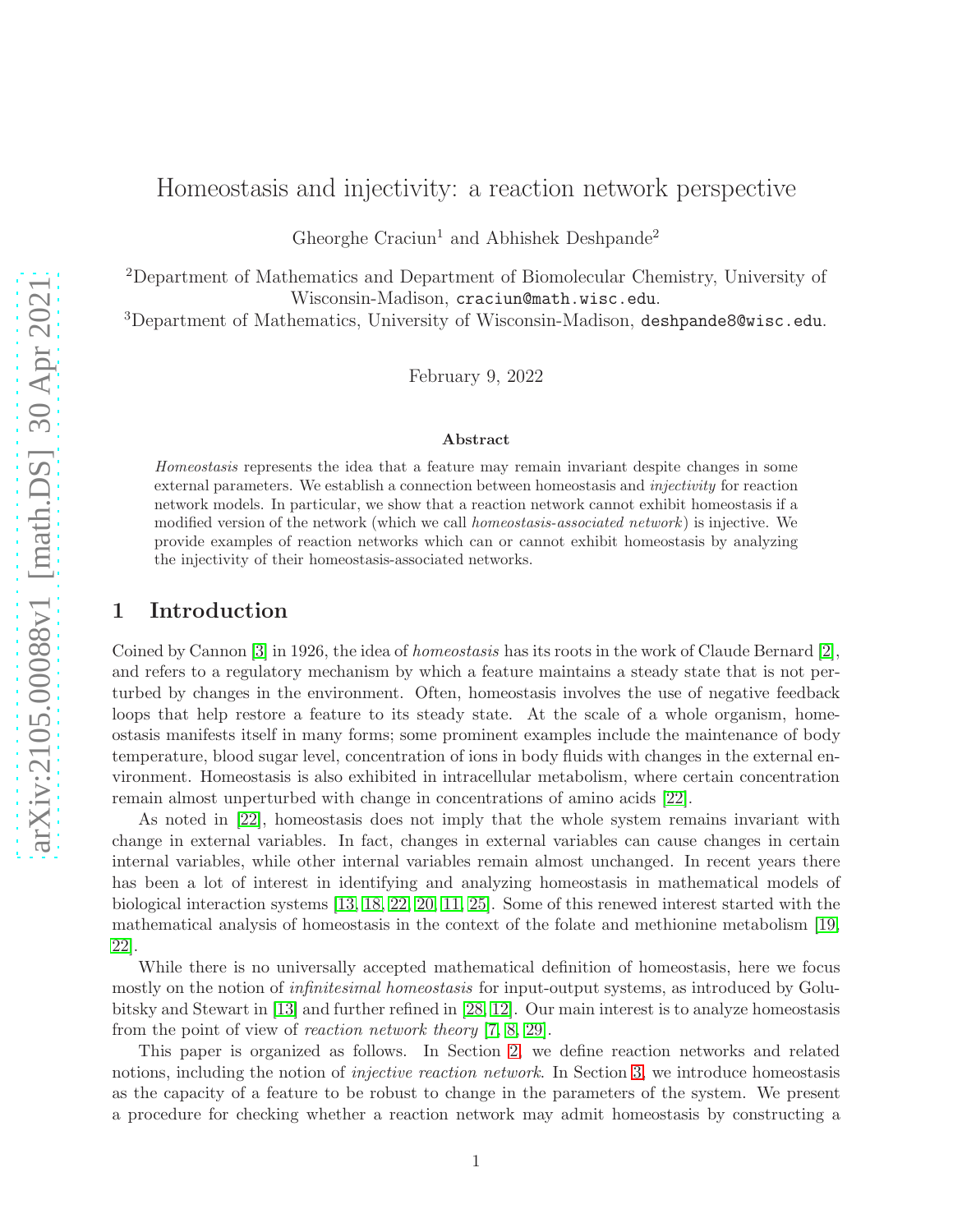modified network and checking if it is injective (see Theorem [3.4\)](#page-4-0). We also describe a sufficient condition for perfect homeostasis (see Theorem [3.5\)](#page-5-0). In Section [4](#page-5-1) we present several examples of reaction networks for which their capacity to exhibit homeostasis can be analyzed using the procedure described in Section [3.](#page-3-0)

### <span id="page-1-0"></span>2 Euclidean embedded graphs and reaction networks

An Euclidean embedded graph is a directed graph  $\mathcal{G} = (V, E)$ , where  $V \subset \mathbb{R}^n$  and E are the sets of vertices and edges respectively. Associated with every edge  $(y, y') \in E$  is a source vertex  $y \in V$ and a target vertex  $y' \in V$ . An edge  $(y, y') \in E$  will also be denoted by  $y \to y' \in E$ .

A reaction network is a Euclidean embedded graph  $\mathcal{G} = (V, E)$ , where  $V \subset \mathbb{R}^n_{\geq 0}$  and E is the set of edges that correspond to reactions in the network  $[4, 5]$  $[4, 5]$ . An alternative way of describing a reaction network is by specifying a set of species and a set of reactions. For example, consider the set of species  $\{X_1, X_2\}$  and the set of reactions  $\{2X_1 \rightarrow 3X_2, X_1 + X_2 \rightarrow 3X_1\}$ . The corresponding Euclidean embedded graph lies in  $\mathbb{R}^2_{\geq 0}$  and has two edges: one edge from  $(2,0)$  to  $(0,3)$  and one edge from  $(1, 1)$  to  $(3, 0)$ , where the vertex vectors are formed by the coefficients of the species  $X_1$ and  $X_2$  on the reactant side and product side, respectively.

The stoichiometric subspace of a reaction network is the linear subspace given by span $\{y'$  $y | y \to y' \in E$ . Given a point  $x_0 \in \mathbb{R}_{>0}^n$ , the positive stoichiometric compatibility class of  $x_0$  is the affine subspace  $(x_0 + S) \cap \mathbb{R}^n_{>0}$ .

There exist many choices for modelling the kinetics of reaction networks. The most common one is based on the law of mass-action  $[27, 14, 29, 15, 7]$  $[27, 14, 29, 15, 7]$  $[27, 14, 29, 15, 7]$  $[27, 14, 29, 15, 7]$  $[27, 14, 29, 15, 7]$  where, associated with each reaction  $y \to y'$  there is a *rate constant*  $k_{y \to y'} > 0$ , and the dynamics of the network is given by

<span id="page-1-1"></span>
$$
\frac{dx}{dt} = \sum_{\mathbf{y}\to\mathbf{y}'\in E} k_{\mathbf{y}\to\mathbf{y}'} \mathbf{x}^{\mathbf{y}} (\mathbf{y}' - \mathbf{y}),\tag{1}
$$

where  $\mathbf{x} \in \mathbb{R}_{\geq 0}^n$  and  $\mathbf{x}^{\mathbf{y}} = x_1^{y_1}$  $\frac{y_1}{1}x_2^{y_2}$  $x_2^{y_2} \cdots x_n^{y_n}$ . Let  $\mathbf{k} = (k_{\mathbf{y} \to \mathbf{y}'} )_{\mathbf{y} \to \mathbf{y}' \in E}$  denote the vector of rate constants and  $f(x, k)$  denote the right-hand side of Equation [\(1\)](#page-1-1). The Jacobian corresponding to the dynamical system [\(1\)](#page-1-1) is given by the matrix

$$
J(\boldsymbol{x},\boldsymbol{k}) = \begin{pmatrix} \frac{\partial f_1(\boldsymbol{x},\boldsymbol{k})}{\partial x_1} & \frac{\partial f_1(\boldsymbol{x},\boldsymbol{k})}{\partial x_2} & \cdots & \frac{\partial f_1(\boldsymbol{x},\boldsymbol{k})}{\partial x_n} \\ \frac{\partial f_2(\boldsymbol{x},\boldsymbol{k})}{\partial x_1} & \frac{\partial f_2(\boldsymbol{x},\boldsymbol{k})}{\partial x_2} & \cdots & \frac{\partial f_2(\boldsymbol{x},\boldsymbol{k})}{\partial x_n} \\ \vdots & \vdots & & \vdots \\ \frac{\partial f_n(\boldsymbol{x},\boldsymbol{k})}{\partial x_1} & \frac{\partial f_2(\boldsymbol{x},\boldsymbol{k})}{\partial x_2} & \cdots & \frac{\partial f_n(\boldsymbol{x},\boldsymbol{k})}{\partial x_n} \end{pmatrix},
$$

where  $\mathbf{x} = (x_1, x_2, ..., x_n)$  and  $f_i(\mathbf{x}, \mathbf{k})$  is the right-hand side of the dynamics corresponding to species  $X_i$ . A point  $x_0 \in \mathbb{R}^n_{>0}$  is said to be an *equilibrium* of [\(1\)](#page-1-1) if

$$
\sum_{\boldsymbol{y}\to\boldsymbol{y}'\in E}k_{\boldsymbol{y}\to\boldsymbol{y}'}\boldsymbol{x}_0^{\boldsymbol{y}}(\boldsymbol{y}'-\boldsymbol{y})=0.
$$

An equilibrium point  $x_0 \in \mathbb{R}^n_{>0}$  of [\(1\)](#page-1-1) is said to be *complex balanced* if for every vertex **y** in the reaction network we have

$$
\sum_{\mathbf{y}\to\mathbf{y}'\in E} k_{\mathbf{y}\to\mathbf{y}'} x_0^{\mathbf{y}} = \sum_{\mathbf{y}'\to\mathbf{y}\in E} k_{\mathbf{y}\to\mathbf{y}'} x_0^{\mathbf{y}'}.
$$
 (2)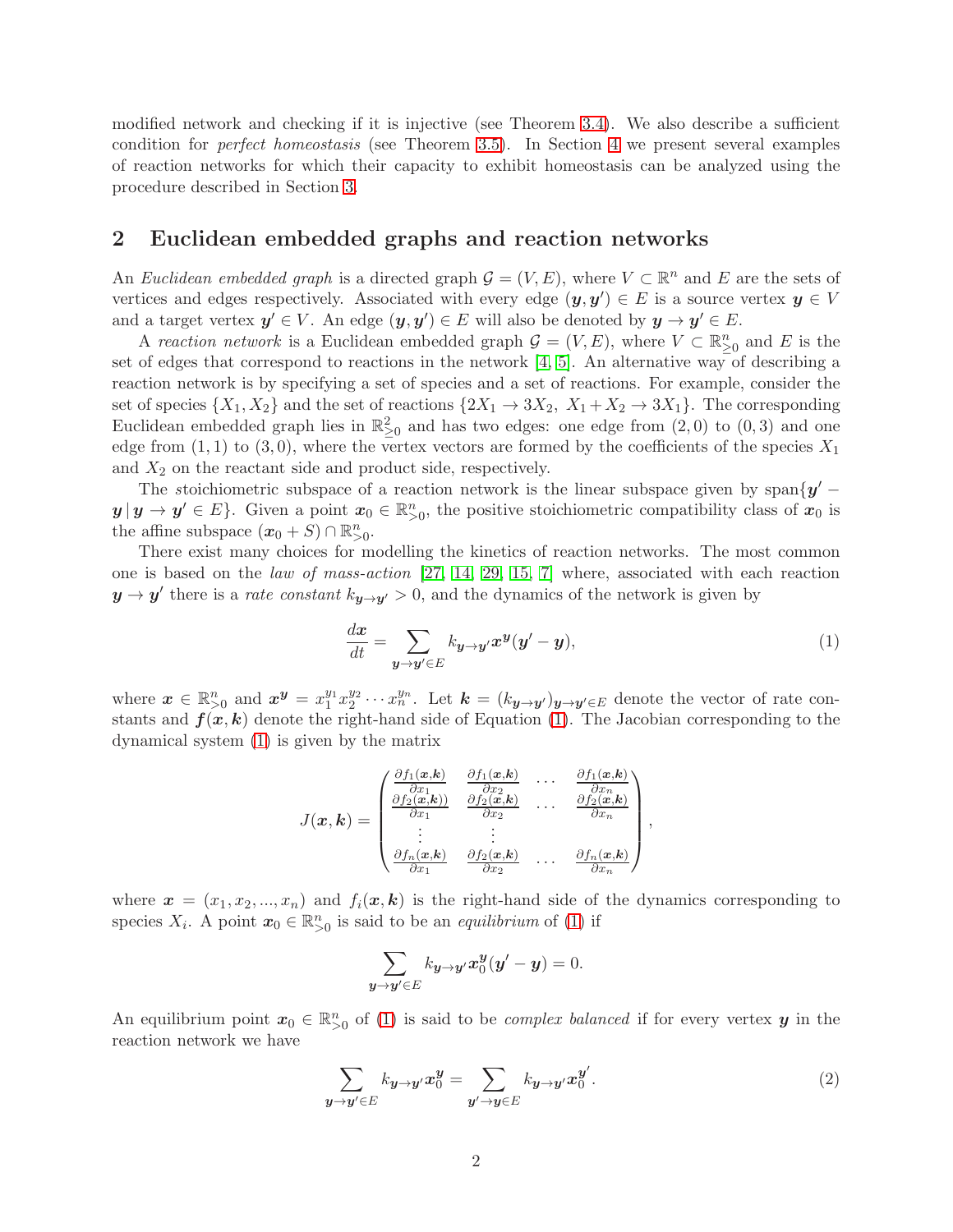An equilibrium  $x_0 \in \mathbb{R}_{\geq 0}^n$  is said to be a *linearly stable equilibrium* of [\(1\)](#page-1-1) if the eigenvalues of the Jacobian of [\(1\)](#page-1-1) evaluated at the point  $x_0$  have negative real parts. It is known from [\[24,](#page-11-13) Theorem 5.2] and [\[8,](#page-10-3) 15.2.2] that complex balanced equilibria are linearly stable.

Recall the  $f(x, k)$  denotes the right hand side of Equation [\(1\)](#page-1-1). Now consider the function  $x \to f(x, k)$ . A reaction network G is said to be injective if the function  $x \to f(x, k)$  corresponding to the dynamics given by [\(1\)](#page-1-1) is injective for all k. A point  $x_0 \in \mathbb{R}_{>0}^n$  is said to be an equilibrium of [\(1\)](#page-1-1) if  $f(x_0, k) = 0$ . It follows that an injective reaction network cannot have multiple equilibria.

In general, it is extremely difficult to determine whether the function  $x \to f(x, k)$  is injective or not. A necessary and sufficient condition for a reaction network to be injective is given by Theorem 3.1 in [\[6\]](#page-10-6), which we state here:

<span id="page-2-0"></span>**Theorem 2.1.** Consider a reaction network G with species given by  $X_1, X_2, ..., X_n$ . Let  $J(\mathbf{x}, \mathbf{k})$ denote the Jacobian corresponding to the dynamics generated by  $G$ . Then  $G$  is injective if and only if  $det(J(\mathbf{x}, \mathbf{k}))$  is non-zero for every  $\mathbf{x} \in \mathbb{R}_{>0}^n$  and for all choice of rate constants **k**. Further, by Theorem 3.2 in [\[6\]](#page-10-6), there is a one-to-one correspondence between the coefficients in the expansion of  $det(J(\bm{x}, \bm{k}))$  and products of the form  $det(\bm{y}_1, \bm{y}_2, ..., \bm{y}_n)det(\bm{y}_1 - \bm{y}'_1, \bm{y}_2 - \bm{y}'_2, ..., \bm{y}_n - \bm{y}'_n)$  for all choices of n reactions in G.

**Corollary 2.2.** Consider a reaction network G with species  $X_1, X_2, ..., X_n$ . Then G is injective if and only if products of the form  $det(\mathbf{y}_1, \mathbf{y}_2, ..., \mathbf{y}_n) det(\mathbf{y}_1 - \mathbf{y}_1', \mathbf{y}_2 - \mathbf{y}_2', ..., \mathbf{y}_n - \mathbf{y}_n')$  for any choice of n reactions are all of the same sign, and at least one such product is non-zero.

Proof. Follows from Theorem [2.1.](#page-2-0)

A good tool for analyzing injectivity is the directed species reaction graph (abbreviated as DSR graph) first introduced by Banaji and Craciun in [\[1\]](#page-10-7). In what follows, we describe some terminology in the context of DSR graphs. We will denote a negative edge in the DSR graph with a dashed line, and a positive edge with a bold line. Let  $|C|$  denote the length of a cycle in the DSR graph. A cycle is an e-cycle if the number of positive edges has the same parity as the  $\frac{|C|}{2}$ . Otherwise, it is an o-cycle. A cycle is a s-cycle if  $\prod_{n=1}^{n}$  $i=1$  $l(e_{2i-1}) = \prod^{n}$  $i=1$  $l(e_{2i})$ , where  $l(e)$  denotes the stoichiometric label of the edge e. We will say that two cycles have an odd intersection if their orientation is compatible and every component of their intersection contains an odd number of edges. Figure [1](#page-3-1) shows the DSR graph for a modified enzyme-substrate network.

<span id="page-2-2"></span><span id="page-2-1"></span>**Theorem 2.3. A DSR criterion** [\[1\]](#page-10-7): Consider a reaction network  $\mathcal{G}$ . Suppose the following conditions are satisfied:

- <span id="page-2-3"></span>1. Every e-cycle is a s-cycle in the DSR graph of G.
- <span id="page-2-4"></span>2. No two e-cycles contain an odd intersection in the DSR graph of G.
- 3. there exists a choice of n reactions  $\{y_1 \rightarrow y_1', y_2 \rightarrow y_2', y_3 \rightarrow y_3', ..., y_n \rightarrow y_n'\}$  in G such that  $det(\mathbf{y}_1, \mathbf{y}_2, \mathbf{y}_3, ..., \mathbf{y}_n) det(\mathbf{y}_1' - \mathbf{y}_1, \mathbf{y}_2' - \mathbf{y}_2, \mathbf{y}_3' - \mathbf{y}_3, ..., \mathbf{y}_n' - \mathbf{y}_n) \neq 0.$

Then G is injective.

Consider the DSR graph in Figure [1.](#page-3-1) This has two cycles given by  $(ES \to E+P)-(E)-(E+S \rightleftharpoons$  $ES)-ES-(ES \rightarrow E+P)$  and  $(E+S \rightleftharpoons ES)-ES-(ES \rightarrow E+P)-(P)-(P \rightarrow S)-(S)-(E+S \rightleftharpoons$ ES). Both these cycles are e-cycles and s-cycles since the number of positive edges has the same

 $\Box$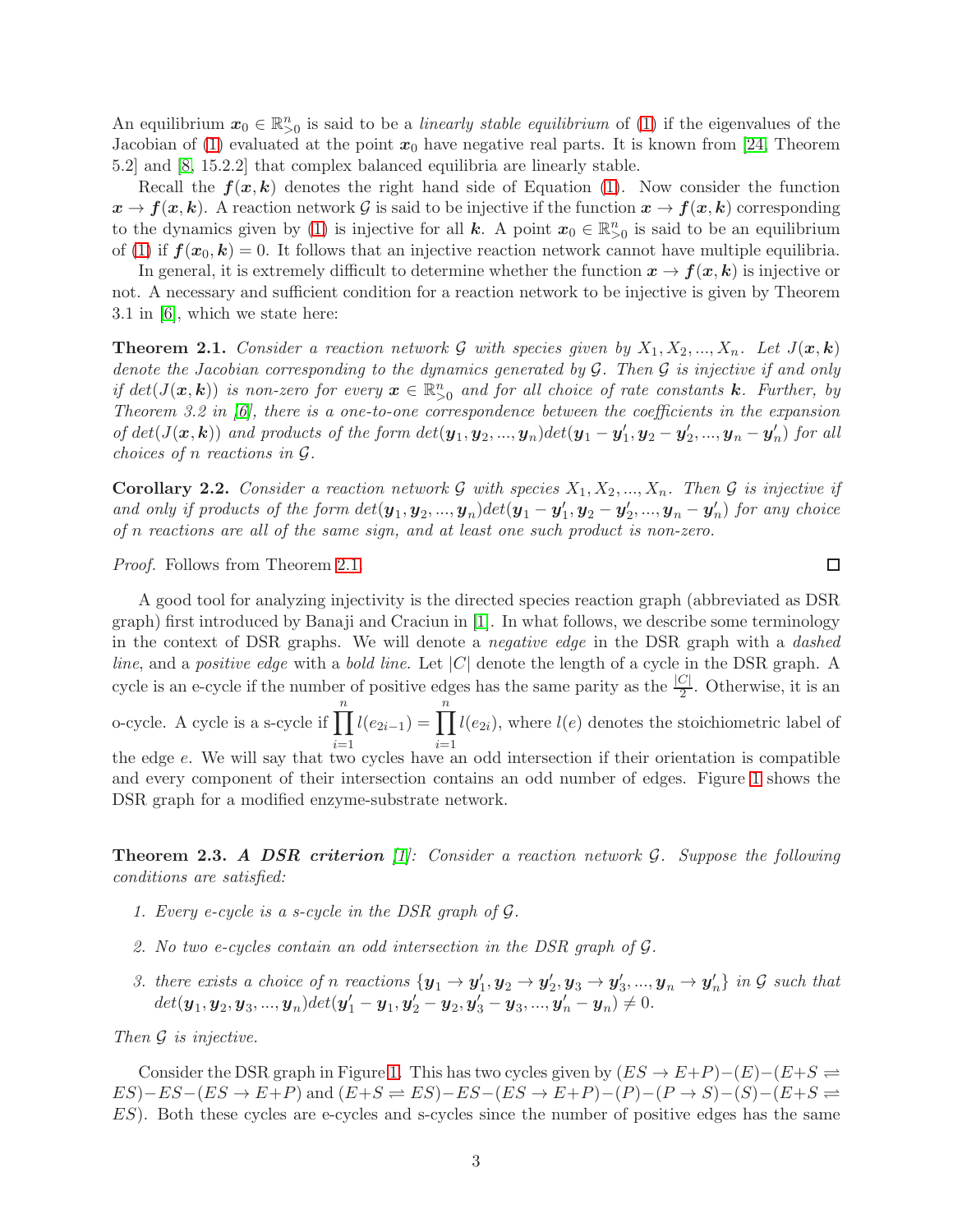<span id="page-3-1"></span>

Figure 1: DSR graph for a modified enzyme-substrate network given by the following reactions:  ${E + S \rightleftharpoons ES, ES \rightarrow E + P, P \rightarrow S, E \rightarrow \emptyset, P \rightarrow \emptyset}.$ 

parity as half the length of the respective cycle. The intersection of these two e-cycles is the path  $(E + S \rightleftharpoons ES) - ES - (ES \rightarrow E + P)$  and this is not an odd intersection since it contains two edges (which is an even number). Further, if we choose four reactions from the network given by the following:  $\{E + S \to ES, ES \to E + P, E \to \emptyset, P \to \emptyset\}$ , then we have  $\det(\mathbf{y}_1, \mathbf{y}_2, \mathbf{y}_3, \mathbf{y}_4)$ .

$$
det(\boldsymbol{y}_1' - \boldsymbol{y}_1, \boldsymbol{y}_2' - \boldsymbol{y}_2, \boldsymbol{y}_3' - \boldsymbol{y}_3, \boldsymbol{y}_4' - \boldsymbol{y}_4) = det \begin{pmatrix} 1 & 0 & 1 & 0 \\ 1 & 0 & 0 & 0 \\ 0 & 1 & 0 & 0 \\ 0 & 0 & 0 & 1 \end{pmatrix} \cdot det \begin{pmatrix} -1 & 1 & -1 & 0 \\ -1 & 0 & 0 & 0 \\ 1 & -1 & 0 & 0 \\ 0 & 1 & 0 & -1 \end{pmatrix} = 1 \cdot 1 \neq 0.
$$

<span id="page-3-0"></span>Therefore, by Theorem [2.3](#page-2-1) this reaction network is injective.

#### 3 Homeostasis

The ability of a feature to remain invariant when certain parameters of the system are changed is the essential idea behind homeostasis. A common example of homeostasis is exhibited when an organism maintains its body temperature despite fluctuations in the temperature of the environment. The temperature of the body varies linearly with temperature for low and high values of the environment temperature; however for moderate values of the environment temperature, the body temperature remains approximately constant. This variation of body temperature with the environment resembles the shape of a "chair" [\[19,](#page-11-6) [18\]](#page-11-2). In [\[13\]](#page-11-1), this "chair" form provides inspiration for a definition of homeostasis in the context of singularity theory. In particular, the idea of homeostasis corresponds to the derivative of an output (homeostasis) variable with respect to an external input being zero at a certain point. As outlined in [\[13\]](#page-11-1), we consider the following setup: Let  $\mathbf{x} = (x_1, x_2, ..., x_n)$  and consider

$$
\frac{dx}{dt} = \mathcal{F}(x,\zeta) \tag{3}
$$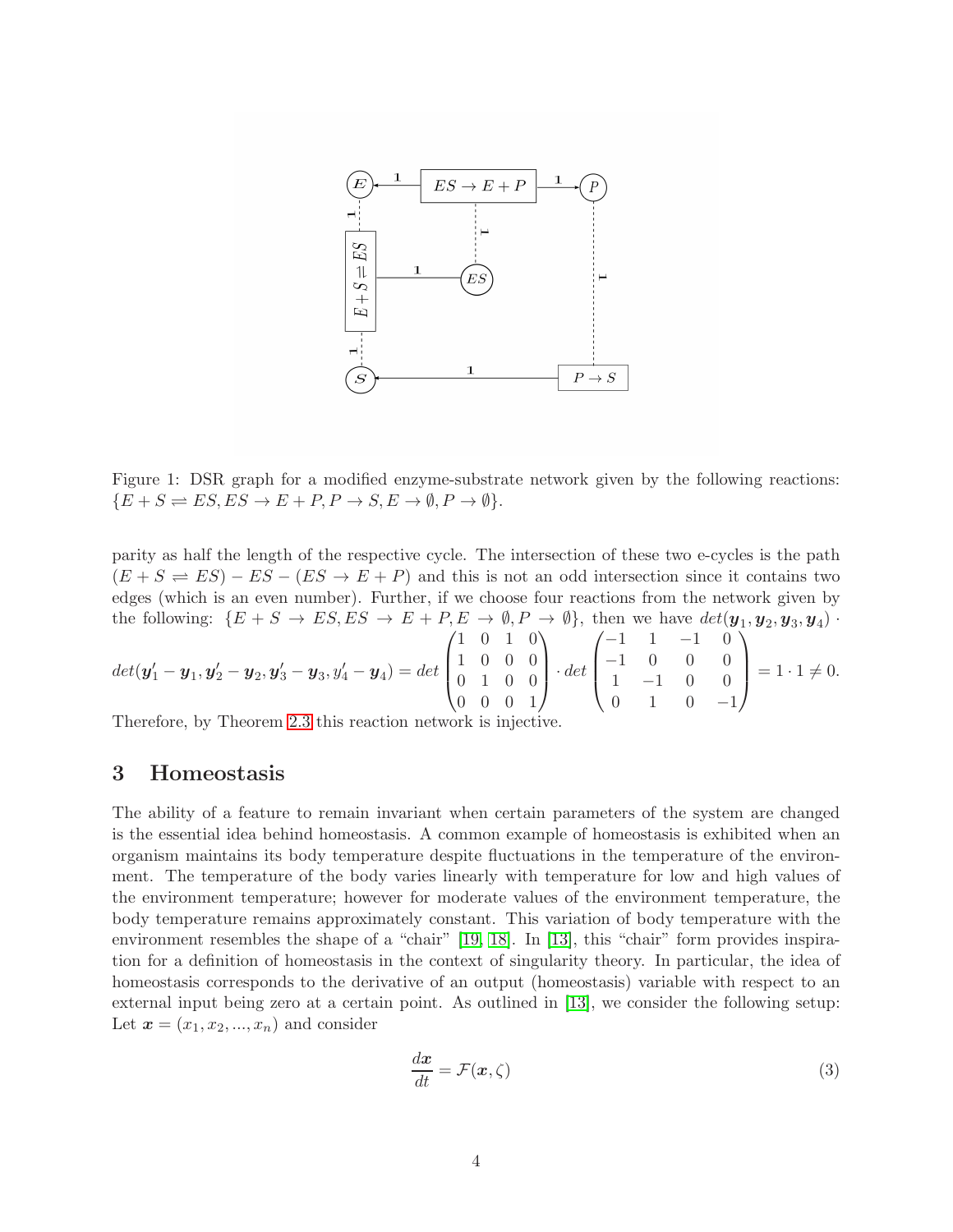given by

<span id="page-4-1"></span>
$$
\frac{dx_1}{dt} = f_1(x_1, x_2, ..., x_n) + \zeta
$$
\n
$$
\frac{dx_2}{dt} = f_2(x_1, x_2, ..., x_n)
$$
\n
$$
\vdots = \vdots
$$
\n
$$
\frac{dx_n}{dt} = f_n(x_1, x_2, ..., x_n)
$$
\n(4)

As in [\[13\]](#page-11-1), throughout this paper we assume that the variable  $x_1$  is the input variable, and the output variable (which may or may not exhibit homeostatis) is  $x_n$ . We will also assume that there exists a linearly stable equilibrium of [\(4\)](#page-4-1) given by  $(x_0, \zeta_0)$ . By the implicit function theorem, there exists solutions  $\tilde{\boldsymbol{x}}(\zeta)$  in a neighbourhood of the equilibrium  $(\boldsymbol{x}_0, \zeta_0)$  satisfying  $\mathcal{F}(\tilde{\boldsymbol{x}}(\zeta), \zeta) = 0$ . In particular, this implies that  $\tilde{x}$  depends continuously on  $\zeta$  in a neighbourhood of the equilibrium  $(x_0, \zeta_0)$ . Recall the definition of homeostasis from [\[13\]](#page-11-1):

<span id="page-4-2"></span>**Definition 3.1.** Consider a dynamical system of the form  $(4)$  and let  $J(x)$  denote its Jacobian. Assume that  $(\tilde{x}_1, \tilde{x}_2, ..., \tilde{x}_n)$  be a linearly stable equilibrium of [\(4\)](#page-4-1) at  $\zeta = \zeta$ . We say that we have infinitesimal homeostasis at  $(\tilde{x}_1, \tilde{x}_2, ..., \tilde{x}_n, \tilde{\zeta})$  if  $det(B)$ <br> $(\tilde{x}_1, \tilde{x}_2, ..., \tilde{x}_n)$  $= 0$  where B is the  $(n-1) \times (n-1)$ minor of J obtained by deleting its first row and last column.

Remark 3.2. As remarked in [\[28\]](#page-11-7), there exists several forms of homeostasis. Specifically, definition [3.1](#page-4-2) refers to infinitesimal homeostasis, which requires the derivative of the input-output function to be zero at a point. The idea of *perfect homeostasis* refers to the situation when the derivative of the input-output function vanishes on an entire interval. The notion of *near perfect* homeostasis refers to the situation when the input-output function is approximately constant in a neighbourhood of a point.

<span id="page-4-3"></span>**Definition 3.3.** Consider a reaction network  $\mathcal{G}$ . The *homeostasis-associated reaction network* of  $\mathcal{G}$ , denoted by  $\mathcal{G}$ , is obtained from  $\mathcal{G}$  as follows

**Step 1:** For each reaction in G involving the species  $X_1$ , modify the reaction such that stoichiometric coefficient of  $X_1$  in the reactant is the same as the stoichiometric coefficient of  $X_1$  in the product.

**Step 2:** Add the reaction  $X_n \to X_1$ .

<span id="page-4-0"></span>**Theorem 3.4.** Consider a reaction network G with species  $X_1, X_2, ..., X_n$ . Let  $\tilde{G}$  be the homeostasisassociated reaction network of G. If the graph  $\tilde{G}$  satisfies the conditions [1,](#page-2-2) [2](#page-2-3) and [3](#page-2-4) in Theorem [2.3,](#page-2-1) then the mass-action dynamical system generated by  $G$  cannot exhibit infinitesimal homeostasis (with input  $X_1$  and output  $X_n$ ) for any choices of rate constants.

*Proof.* Let J and  $\tilde{J}$  denote the Jacobians coresponding to the dynamical systems generated by  $\mathcal{G}$ and G respectively. Step 1 of the procedure in Definition [3.3](#page-4-3) makes the first row of  $J$  zero. Step 2 of Definition [3.3](#page-4-3) generates a non-zero element in the top right corner of the  $J$ . Therefore, the Jacobian  $\tilde{J}$  has the first row consisting entirely of zeros except the last element. In addition,  $J$ has the same  $(n-1) \times (n-1)$  minor B as obtained by deleting the first row and last column of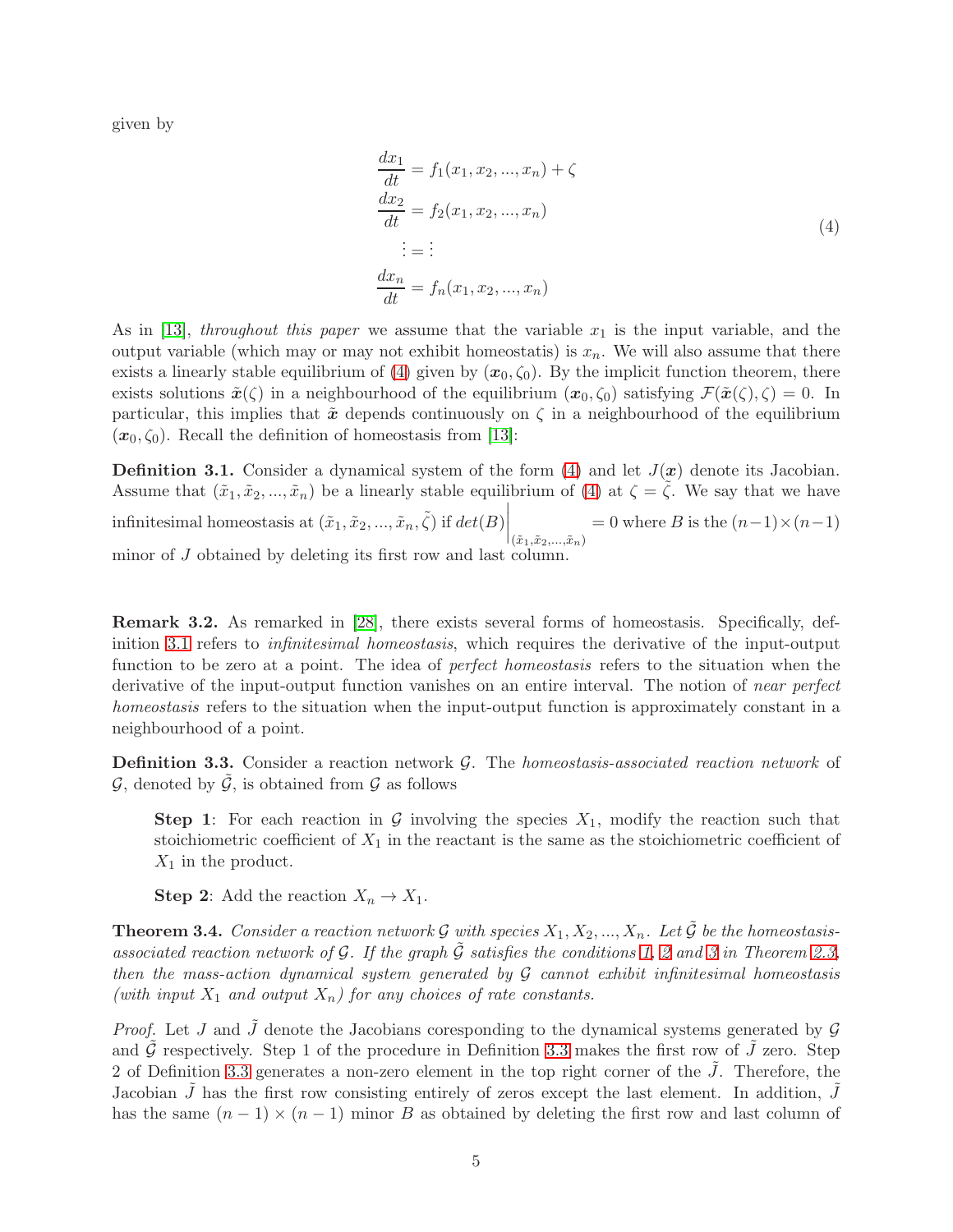J. Expanding along the first row of  $\tilde{J}$ , we get that  $det(\tilde{J}) = k_{n,1} det(B)$ , where  $k_{n,1}$  is the rate constant corresponding to the reaction  $X_n \to X_1$ . By Theorem [2.3,](#page-2-1)  $\tilde{\mathcal{G}}$  is injective. Therefore by Theorem [2.1,](#page-2-0) we have  $det(\tilde{J}(\boldsymbol{x})) \neq 0$  for every  $\boldsymbol{x} \in \mathbb{R}_{>0}^n$ . This implies that  $det(B(\boldsymbol{x})) \neq 0$  for every  $x \in \mathbb{R}_{\geq 0}^n$  and hence G cannot exhibit infinitesimal homeostasis for any choices of rate constants.

On the other hand, if the graph  $\tilde{\mathcal{G}}$  fails to satisfy condition [3](#page-2-4) in Theorem [2.3,](#page-2-1) then we have  $det(\tilde{J}(\boldsymbol{x})) = 0$  for every  $\boldsymbol{x} \in \mathbb{R}_{>0}^n$ , which implies that  $det(B(\boldsymbol{x})) = 0$  for every  $\boldsymbol{x} \in \mathbb{R}_{>0}^n$ . Therefore, we obtain:

<span id="page-5-0"></span>**Theorem 3.5.** Consider a reaction network G with species  $X_1, X_2, ..., X_n$ . Let  $\tilde{G}$  be the homeostasisassociated reaction network of G. If the graph  $\tilde{G}$  does not satisfy condition [3](#page-2-4) in Theorem [2.3,](#page-2-1) then any mass-action dynamical system generated by  $\mathcal G$  must exhibit perfect homeostasis (with input  $X_1$ and output  $X_n$ ) at any linearly stable equilibrium.

In particular, note that if a network satisfies condition [3](#page-2-4) in Theorem [2.3,](#page-2-1) then the dimension of its stoichiometric subspace is  $n$ , which implies the following:

**Corollary 3.6.** Consider a reaction network G with species  $X_1, X_2, ..., X_n$ . Let  $\tilde{G}$  be the homeostasisassociated reaction network of G. If the dimension of the stoichiometric subspace of  $\tilde{G}$  is less than n, then any mass-action dynamical system generated by  $\mathcal G$  must exhibit perfect homeostasis (with input  $X_1$  and output  $X_n$ ) at any linearly stable equilibrium.

Remark 3.7. Recall that the notion of infinitesimal homeostasis (as described by Definition 3.1) assumes the existence of a linearly stable equilibrium  $(\tilde{x}_1, \tilde{x}_2, ..., \tilde{x}_n)$ . For a mass-action system generated by a reaction network  $\mathcal G$  this implicitly says that the dimension of the stoichiometric subspace of  $\mathcal G$  must be n. In other words, the notion of infinitesimal homeostasis (as described by Definition 3.1) cannot ever apply to a mass-action system that has one or more linear conservation laws (i.e., for which the dimension of the stoichiometric subspace of  $\mathcal G$  is less than n).

### <span id="page-5-1"></span>4 Examples

The goal of this section is to demonstrate examples of reaction networks that can or cannot exhibit infinitesimal homeostasis using the procedure outlined in Definition [3.3.](#page-4-3)

#### 4.1 A reaction network that does not exhibit infinitesimal homeostasis for any choice of network parameters

The biological motivation for the following example comes from "sequestration networks" as defined in [\[16,](#page-11-14) [10\]](#page-10-8). In particular, they find instances of such networks in the transcription mechanism of E.coli. The trp operon contains genes that encode for the amino acid tryptophan. The operon is turned "off" or "on" depending upon the levels of tryptophan. When the tryptophan levels are low, it is turned "off" and when the levels of tryptophan are high, it is turned "on". In the presence of tryptophan, the trp repressor can bind to the operon sites and prevent the expression of the operon. This can be seen as a sequestration reaction  $X_1 + X_2 \to \emptyset$ , where  $X_1$  is the tryptophan and  $X_2$  is the trp operon. Taking our cue from this, we consider the following sequestration network.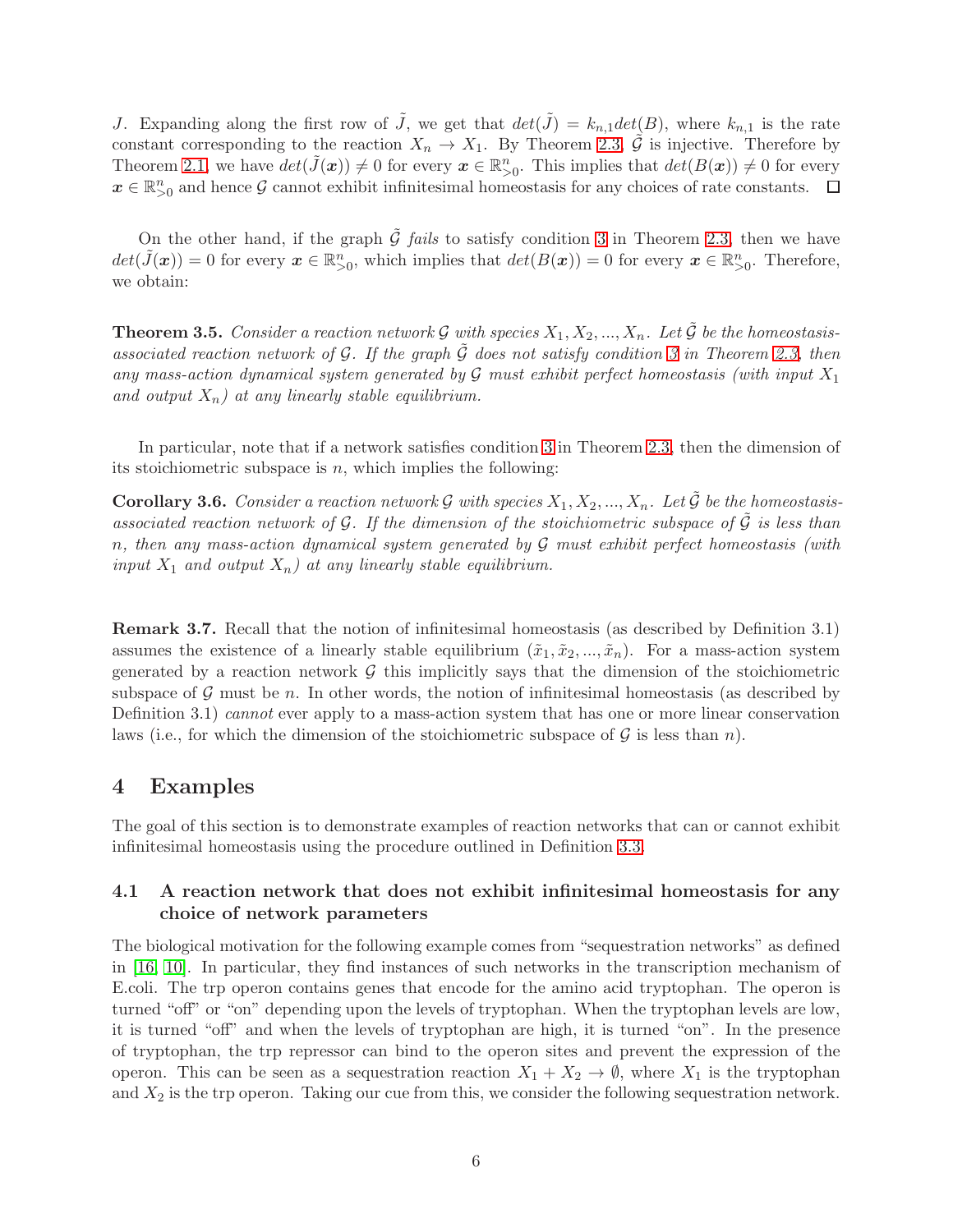**Example:** Consider the reaction network  $\mathcal{G}_1$  given by:

$$
X_1 + X_2 \rightarrow \emptyset
$$
  
\n
$$
X_2 + X_3 \rightarrow \emptyset
$$
  
\n
$$
X_3 + X_4 \rightarrow \emptyset
$$
  
\n
$$
X_4 \rightarrow X_1
$$
  
\n
$$
\emptyset \stackrel{\zeta}{\rightleftharpoons} X_1
$$
  
\n
$$
\emptyset \rightleftharpoons X_2
$$
  
\n
$$
\emptyset \rightleftharpoons X_3
$$
  
\n
$$
\emptyset \rightleftharpoons X_4
$$
  
\n(5)

The homeostasis-associated reaction network corresponding to  $\mathcal{G}_1$  will be denoted by  $\tilde{\mathcal{G}}_1$  and is given by

$$
X_1 + X_2 \rightarrow X_1
$$
  
\n
$$
X_2 + X_3 \rightarrow \emptyset
$$
  
\n
$$
X_3 + X_4 \rightarrow \emptyset
$$
  
\n
$$
X_4 \rightarrow X_1
$$
  
\n
$$
\emptyset \rightleftharpoons X_2
$$
  
\n
$$
\emptyset \rightleftharpoons X_3
$$
  
\n
$$
\emptyset \rightleftharpoons X_4
$$
  
\n(6)

Note that when we apply Step 1 of the procedure listed in Definition [3.1](#page-4-2) to the reaction  $X_4 \to X_1$ , we get the reaction  $X_4 \to \emptyset$ . Step 2 of the procedure then adds the reaction  $X_4 \to X_1$ . As a consequence, we get the homeostasis-associated network  $\tilde{G}_1$ , where the reaction  $X_4 \to X_1$  has a larger rate constant as compared to the rate constant of the same reaction in  $\mathcal{G}_1$ . The DSR graph corresponding to the network  $\tilde{G}_1$  is given in Figure [2](#page-7-0) This DSR graph possesses exactly one oriented cycle given by  $(X_3) - (X_3 + X_4 \rightarrow \emptyset) - (X_4) - (X_4 \rightarrow X_1) - (X_1) - (X_1 + X_2 \rightarrow X_1) - (X_2)$  $(X_2 + X_3 \rightarrow \emptyset) - (X_3)$  which is an o-cycle. As a consequence, conditions [1](#page-2-2) and [2](#page-2-3) in Theorem [2.3](#page-2-1) are satisfied. In addition, if we choose four reactions from  $\tilde{G}_1$  given by  $\{X_1 + X_2 \to X_1, X_2 + X_3 \to X_4\}$  $\emptyset, X_3+X_4 \rightarrow \emptyset, X_4 \rightarrow X_1\}, \text{ then we have } det(\bm{y}_1,\bm{y}_2,\bm{y}_3,\bm{y}_4)\cdot det(\bm{y}'_1-\bm{y}_1,\bm{y}'_2-\bm{y}_2,\bm{y}'_3-\bm{y}_3,y'_4-\bm{y}_4) =$ det  $\sqrt{ }$  $\overline{\phantom{a}}$ 1 0 0 0 1 1 0 0 0 1 1 0  $\setminus$  $\vert \cdot det$  $\sqrt{ }$  $\overline{\phantom{a}}$ 0 0 0 1  $-1$   $-1$  0 0  $0 \t -1 \t -1 \t 0$  $\setminus$  $= 1 \neq 0$ . Therefore, condition [3](#page-2-4) of Theorem [2.3](#page-2-1) is

 $0 \t -1 \t -1$ satisfied. Using Theorem [3.4,](#page-4-0) we get that  $G_1$  cannot exhibit infinitesimal homeostasis for any choices of rate constants.

#### 4.2 A reaction network that does exhibit infinitesimal homeostasis

**Example:** Consider the following network  $\mathcal{G}_2$ 

0 0 1 1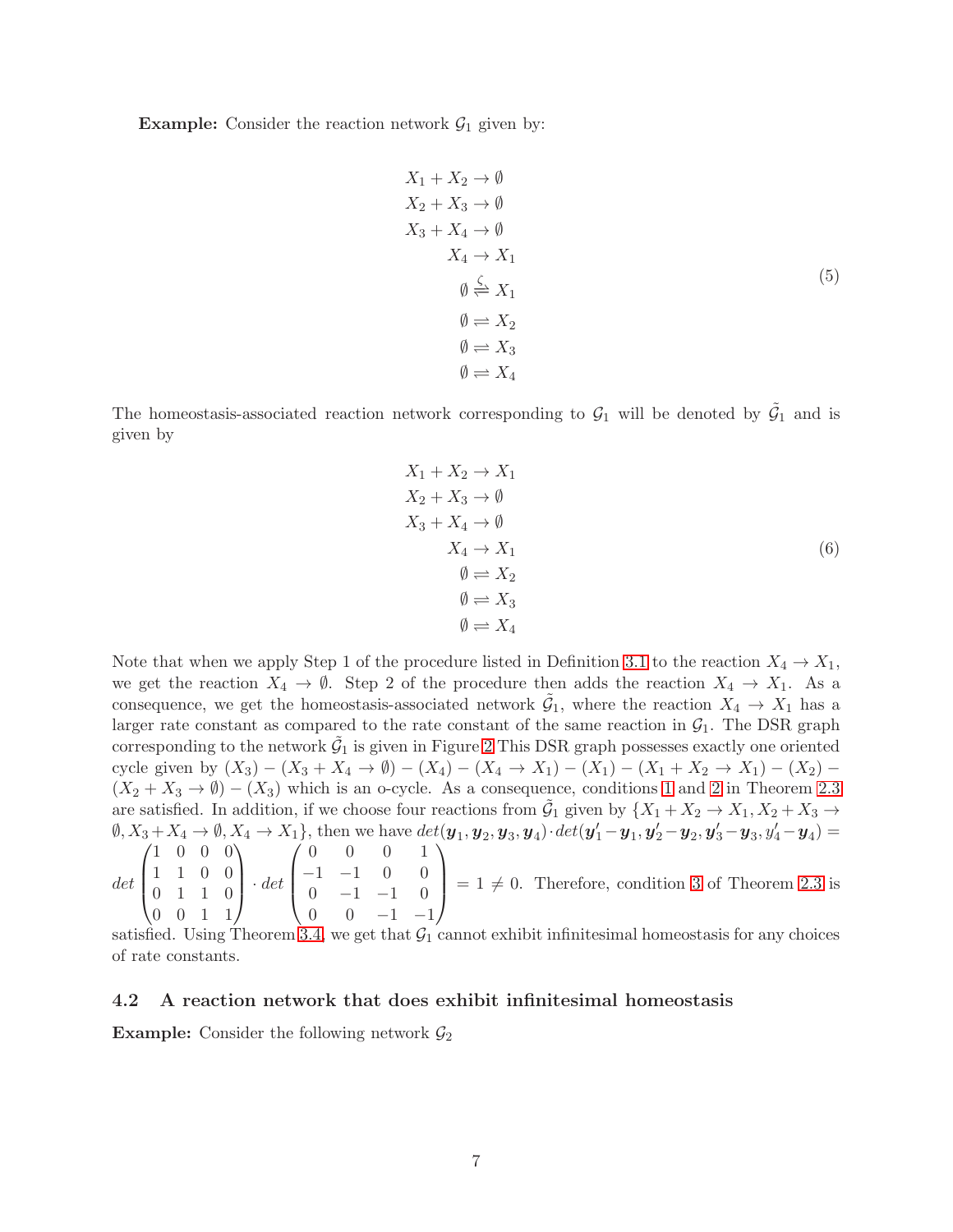<span id="page-7-0"></span>

Figure 2: DSR graph for network  $\tilde{G}_1$ .

$$
2X_1 \rightleftharpoons X_2
$$
  
\n
$$
X_2 + X_3 \rightarrow X_2
$$
  
\n
$$
X_1 + X_3 \rightarrow X_1 + 2X_3
$$
  
\n
$$
2X_3 \rightleftharpoons X_3
$$
  
\n
$$
\emptyset \stackrel{\zeta}{\rightleftharpoons} X_1
$$
\n(7)

The network  $\mathcal{G}_2$  does not have all the inflow/outflow reactions, but the stoichiometric subspace is full. Using the procedure given in Theorem [3.4,](#page-4-0) the homeostasis-associated reaction network  $\tilde{G}_2$  is given by the following:

$$
2X_1 \rightarrow 2X_1 + X_2
$$
  
\n
$$
X_2 + X_3 \rightarrow X_2
$$
  
\n
$$
X_1 + X_3 \rightarrow X_1 + 2X_3
$$
  
\n
$$
2X_3 \rightleftharpoons X_3
$$
  
\n
$$
X_3 \rightarrow X_1
$$
  
\n
$$
X_2 \rightarrow \emptyset
$$
  
\n(8)

Let us analyze the DSR graph corresponding to the network  $\tilde{\mathcal{G}}_2$  as shown in Figure [3.](#page-8-0) Since condition is not satisfied for the DSR graph of  $\tilde{G}_2$ , there is a possibility that the network  $G_2$  can exhibit infinitesimal homeostasis. In particular,  $\mathcal{G}_2$  generates a dynamical system given by the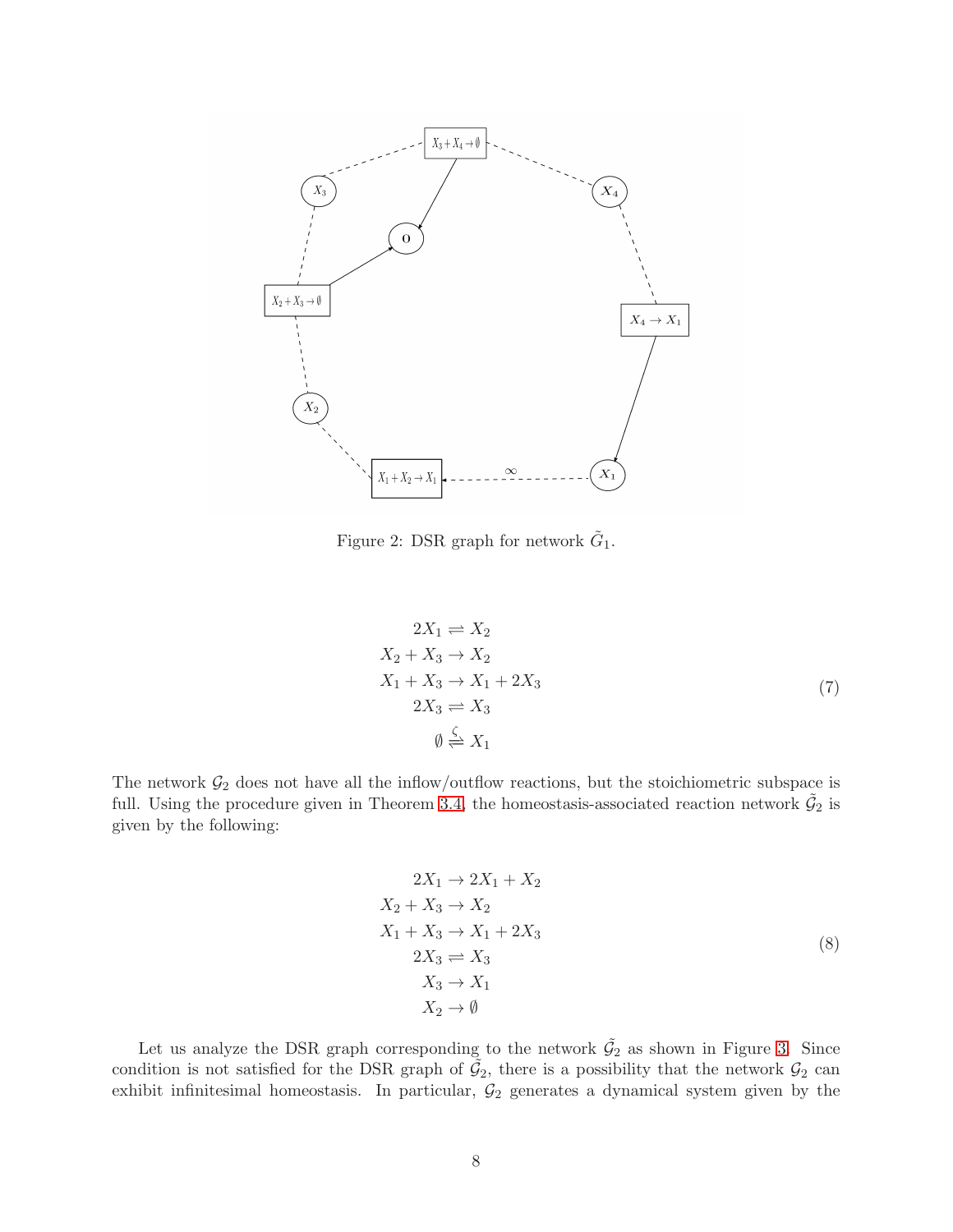<span id="page-8-0"></span>

Figure 3: DSR graph for network  $\tilde{G}_2$ .

following set of differential equations:

<span id="page-8-1"></span>
$$
\begin{aligned}\n\dot{x}_1 &= \zeta - x_1 - 2x_1^2 + 2x_2\\ \n\dot{x}_2 &= x_1^2 - x_2\\ \n\dot{x}_3 &= -x_2x_3 + x_1x_3 - x_3^2 + x_3\n\end{aligned} \tag{9}
$$

This set of differential equations has the steady state given by  $(x_1^* = \zeta, x_2^* = \zeta^2, x_3^* = 1 - \zeta + \zeta^2)$ . The Jacobian corresponding to [9](#page-8-1) is given by

$$
J_2 = \begin{pmatrix} -1 - 4x_1 & 2 & 0 \\ 2x_1 & -1 & 0 \\ x_3 & -x_3 & -x_2 + x_1 - 2x_3 + 1 \end{pmatrix}
$$

The determinant of the  $(n - 1) \times (n - 1)$  minor of  $J_2$  obtained by deleting its first row and last column is given by  $x_3 - 2x_1x_3$  which is 0 at  $x_1 = \frac{1}{2}$ . We now check the stability of the equilibrium point given by  $(x_1^* = \frac{1}{2}, x_2^* = \frac{1}{4}, x_3^* = \frac{3}{4}, \zeta = \frac{1}{2})$ . The Jacobian at this point is given by

$$
J_2^* = \begin{pmatrix} -3 & 2 & 0\\ 1 & -1 & 0\\ \frac{3}{4} & -\frac{3}{4} & -\frac{1}{4} \end{pmatrix}
$$

The Jacobian  $J_2^*$  has eigenvalues given by  $\lambda_1 = \frac{-1}{4}, \lambda_2 = -\sqrt{3} - 2, \lambda_3 = -\sqrt{3} + 2$ , which are all negative and hence the equilibrium is linearly stable. Therefore the network  $\mathcal{G}_2$  exhibits infinitesimal homeostasis at  $(x_1^* = \frac{1}{2})$  $\frac{1}{2}, x_2^* = \frac{1}{4}$  $\frac{1}{4}$ ,  $x_3^* = \frac{3}{4}$  $\frac{3}{4}, \zeta = \frac{1}{2}$  $(\frac{1}{2})$ .

#### 4.3 A reaction network that exhibits perfect homeostasis

**Example:** Consider the following network  $\mathcal{G}_3$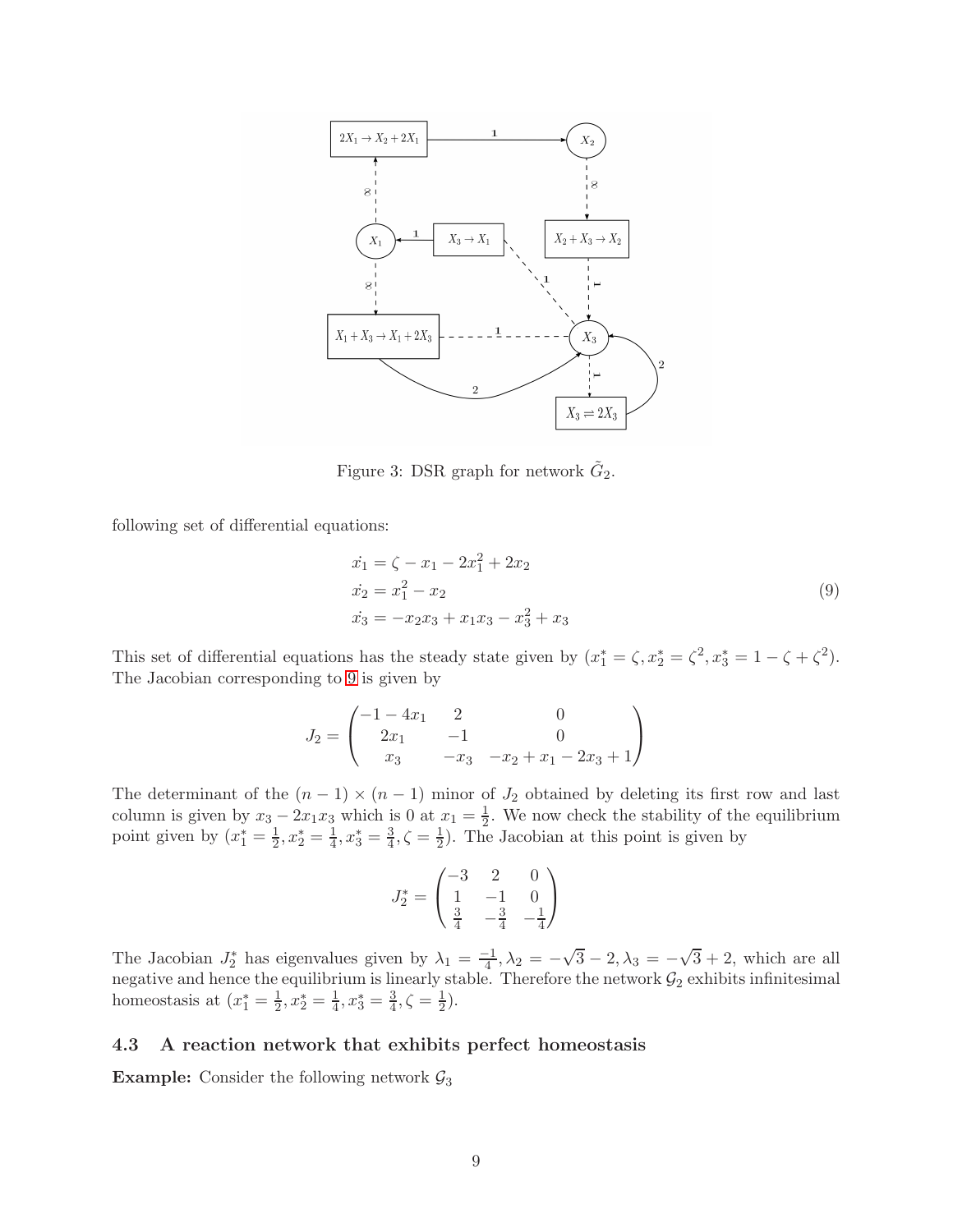$$
X_3 + X_1 \to X_2
$$
  
\n
$$
X_2 \to X_3
$$
  
\n
$$
\emptyset \xleftarrow{\zeta} X_1
$$
  
\n
$$
\emptyset \Rightarrow X_3
$$
  
\n(10)

The network  $\mathcal{G}_3$  generates a dynamical system given by

<span id="page-9-0"></span>
$$
\begin{aligned}\n\dot{x}_1 &= \zeta - x_1 - x_1 x_3\\ \n\dot{x}_2 &= -x_2 + x_1 x_3\\ \n\dot{x}_3 &= 1 - x_3 + x_2 - x_1 x_3\n\end{aligned} \tag{11}
$$

The Jacobian corresponding to Equation [11](#page-9-0) is given by

$$
J(x_1, x_2, x_3) = \begin{pmatrix} -1 - x_3 & 0 & -x_1 \\ x_3 & -1 & x_1 \\ -x_3 & 1 & -1 - x_1 \end{pmatrix}
$$

The steady-state corresponding to Equation [11](#page-9-0) is given by  $(x_1^*, x_2^*, x_3^*) = \left(\frac{\zeta}{2}\right)$  $\frac{\zeta}{2}, \frac{\zeta}{2}$  $\left(\frac{\zeta}{2},1\right)$ . Given this steady-state parametrization, one can show that the Jacobian with  $\zeta = 1$  has all negative eigenvalues given by  $\lambda_1 = -1, \lambda_2 = \frac{-7 + \sqrt{17}}{4}$  $\frac{1+\sqrt{17}}{4}, \lambda_3 = \frac{-7-\sqrt{17}}{4}$  $\frac{-\sqrt{17}}{4}$ . Therefore the point  $(\frac{1}{2}, \frac{1}{2})$  $(\frac{1}{2}, 1)$  is linearly stable.

The homostasis-associated network  $\hat{G}_3$  is given by the following:

$$
X_3 + X_1 \rightarrow X_1 + X_2
$$
  
\n
$$
X_2 \rightarrow X_3
$$
  
\n
$$
X_3 \rightarrow X_1
$$
  
\n
$$
\emptyset \rightleftharpoons X_3
$$
  
\n(12)

Every term of the form  $det(y_1, y_2, y_3)det(y_1' - y_1, y_2' - y_2, y_3' - y_3)$  from this network is zero and hence the deteminant of the Jacobian is zero. This implies that the determinant of B (which is the  $(n-1) \times (n-1)$  minor of the Jacobian obtained by deleting its first row and last column) is zero. By Theorem [3.5,](#page-5-0) we get that the network  $\mathcal{G}_3$  has perfect homeostasis at this linearly stable equilibrium.

### 5 Discussion

In this paper we have analyzed the notion of infinitesimal homeostasis (as introduced in [\[13\]](#page-11-1)), from the point of view of reaction network models. In particular, we have described a relationship between infinitesimal homeostasis and network injectivity, as well as a relationship between perfect homeostasis and the structure of the set of reaction vectors. Moreover, since injectivity of a network can be studied by looking at its directed species reaction graph (DSR graph) [\[1\]](#page-10-7), we have discussed how the DSR graph can be used to analyze homeostasis.

An interesting direction for future work would be the analysis of possible relationships between homeostasis (and especially *perfect homeostasis*) and *absolute concentration robustness* (ACR).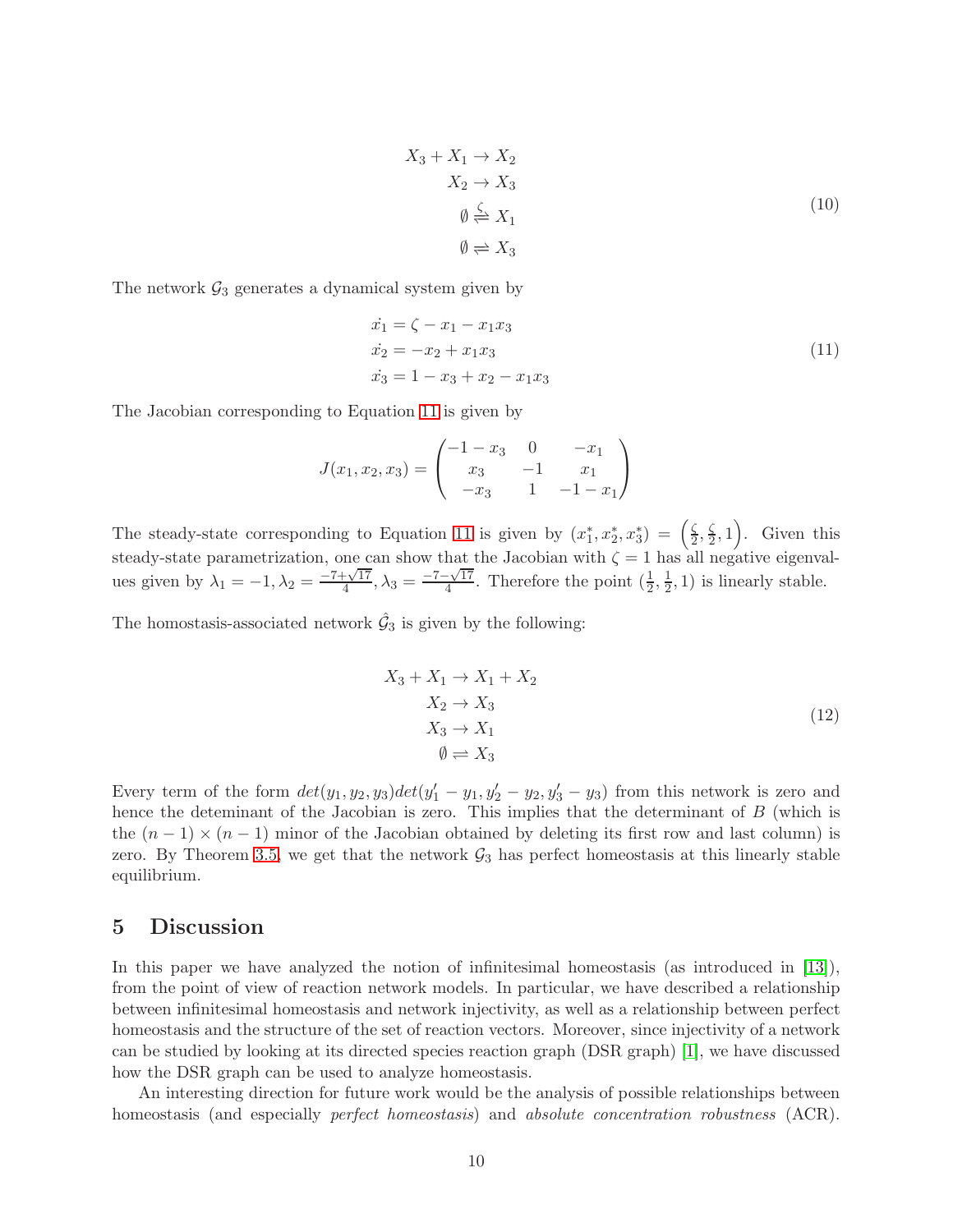The notion of ACR was first introduced in [\[23\]](#page-11-15), and refers to systems where the value of one of the variables (e.g., species concentration) is the same for all positive steady states of the system. At first, these two notions seem almost identical, but the ACR framework does not allow for any changes in parameter values. A deeper exploration of the mathematical relationships between homeostasis and absolute concentration robustness may uncover other network-level conditions for homeostasis.

Another promising direction for future work is the use of various forms of steady state parametrizations [\[21,](#page-11-16) [9\]](#page-10-9) to analyze infinitesimal homeostasis. Given a certain steady state parametrization, the fact that the derivative of the output variable with respect to an input variable is zero at an equilibrium manifests itself as a property of a system of algebraic equations, whose analysis could provide useful insights into the behaviour of the system. Possible candidates for this work include toric [\[17\]](#page-11-17) and rational [\[26\]](#page-11-18) steady state parametrizations.

## 6 Acknowledgements

G.C would like to acknowledge support from NSF grant DMS-1816238 and from a Simons Foundation fellowship. A.D. would like thank the Mathematics Department at University of Wisconsin-Madison for a Van Vleck Visiting Assistant Professorship.

## <span id="page-10-7"></span>References

- [1] M. Banaji and G. Craciun, Graph-theoretic approaches to injectivity and multiple equilibria in systems of interacting elements, Commun. Math. Sci. 7 (2009), no. 4, 867–900.
- <span id="page-10-1"></span><span id="page-10-0"></span>[2] C. Bernard, *Introduction à l'étude de la médecine expérimentale*, Librairie Joseph Gilbert, 1898.
- <span id="page-10-4"></span>[3] W. Cannon, Physiological regulation of normal states: some tentative postulates concerning biological homeostatics, Ses Amis, ses Colleges, ses Eleves (1926).
- [4] G. Craciun, Toric differential inclusions and a proof of the global attractor conjecture, arXiv preprint arXiv:1501.02860 (2015).
- <span id="page-10-5"></span>[5] , Polynomial dynamical systems, reaction networks, and toric differential inclusions, SIAGA 3 (2019), no. 1, 87–106.
- <span id="page-10-6"></span>[6] G. Craciun and M. Feinberg, Multiple equilibria in complex chemical reaction networks: I. the *injectivity property*, SIAM J. Appl. Math.  $65$  (2005), no. 5, 1526–1546.
- <span id="page-10-2"></span>[7] M. Feinberg, Lectures on chemical reaction networks, Notes of lectures given at the Mathematics Research Center, University of Wisconsin (1979), 49.
- <span id="page-10-9"></span><span id="page-10-3"></span>[8] \_\_\_\_, Foundations of chemical reaction network theory, Springer, 2019.
- [9] E. Feliu and C. Wiuf, Variable elimination in post-translational modification reaction networks with mass-action kinetics, J. Math. Biol. **66** (2013), no. 1, 281–310.
- <span id="page-10-8"></span>[10] B. Félix, A. Shiu, and Z. Woodstock, Analyzing multistationarity in chemical reaction networks using the determinant optimization method, Appl. Math. Comput.  $287$  (2016), 60–73.